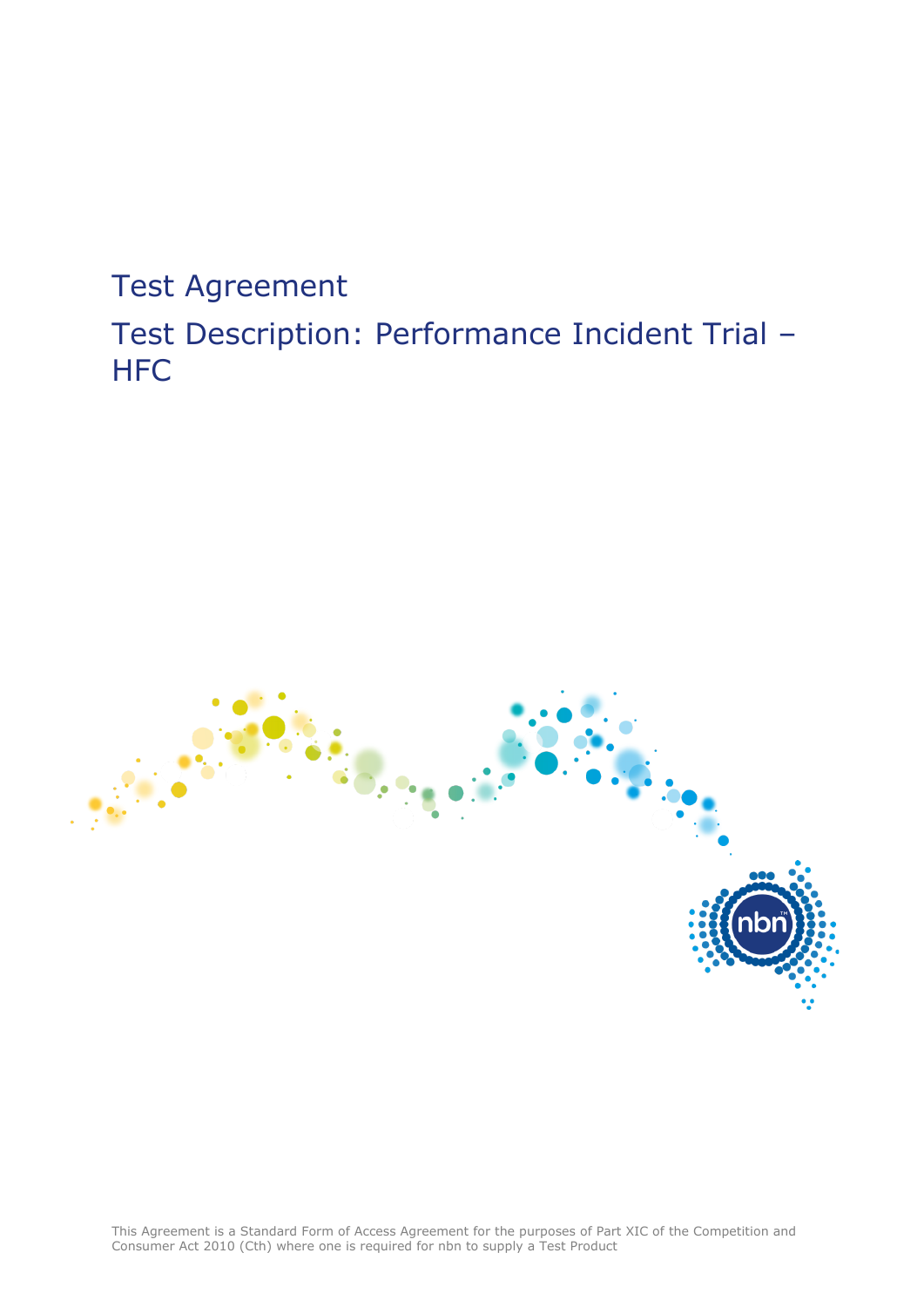### Test Agreement

### Test Description: Performance Incident Trial – HFC

| <b>Nersion</b> | <b>Description</b>       | <b>Effective Date</b> |
|----------------|--------------------------|-----------------------|
|                | Issued on 10 August 2021 | <b>Execution Date</b> |

#### **Copyright**

This document is subject to copyright and must not be used except as permitted below or under the *Copyright Act 1968* (Cth). You must not reproduce or publish this document in whole or in part for commercial gain without the prior written consent of **nbn**. You may reproduce and publish this document in whole or in part for educational or non-commercial purposes as approved by **nbn** in writing.

Copyright © 2021 **nbn** Limited. All rights reserved. Not for general distribution.

#### **Disclaimer**

This document is provided for information purposes only. The recipient must not use this document other than with the consent of **nbn** and must make their own inquiries as to the currency, accuracy and completeness of this document and the information contained in it. The contents of this document should not be relied upon as representing **nbn**'s final position on the subject matter of this document, except where stated otherwise. Any requirements of **nbn** or views expressed by **nbn** in this document may change as a consequence of **nbn** finalising formal technical specifications, **nbn**'s ongoing internal reviews, or legislative and regulatory developments.

#### **Environment**

**nbn** asks that you consider the environment before printing this document.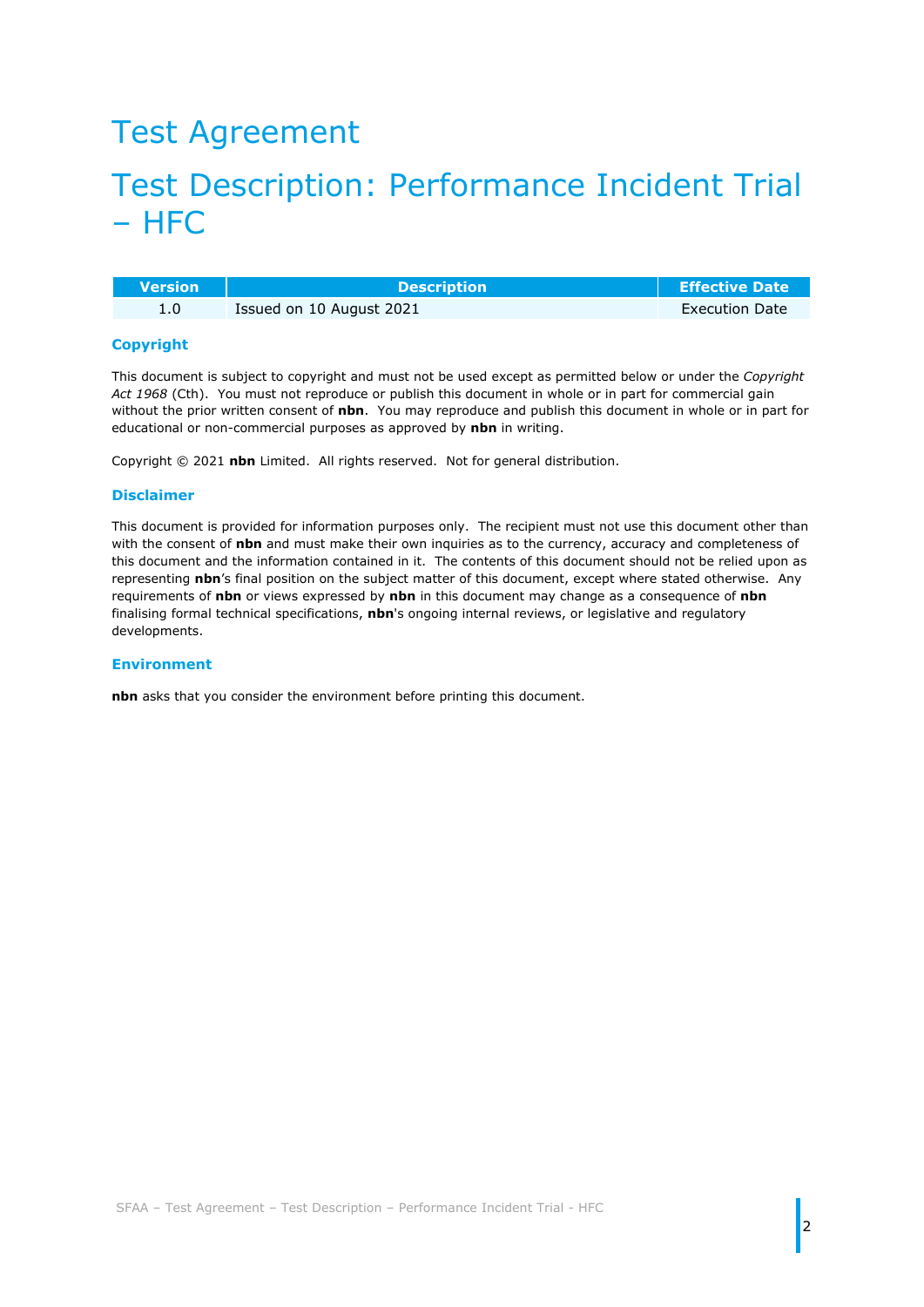## **Contents**

| 1. | <b>Interpretation</b>                                  | 4  |
|----|--------------------------------------------------------|----|
| 2. | Pre-conditions for participation in the Trial          | 4  |
| з. | <b>Documentation</b>                                   | 5  |
| 4. | <b>The Trial</b>                                       | 5  |
|    | <b>Test Activities</b><br>4.1                          | 5  |
|    | 4.2<br>Supply of the Service Health Summary Trial Tool | 6  |
|    | 4.3<br>Performance and restrictions on use             | 6  |
| 5. | <b>Test Participant's obligations</b>                  | 7  |
|    | General obligations<br>5.1                             | 7  |
|    | 5.2<br>Review, reporting, and co-location              | 7  |
|    | 5.3<br>Test Participant Acknowledgements               | 7  |
| 6. | Term, termination and amendment                        | 8  |
| 7. | <b>Test Contacts</b>                                   | 9  |
| 8. | <b>Definitions</b>                                     | 9  |
|    | <b>Execution</b>                                       | 10 |
|    | Appendix - HFC Performance Incident Trial Pre-checks   | 11 |

 $\Bigg|_3$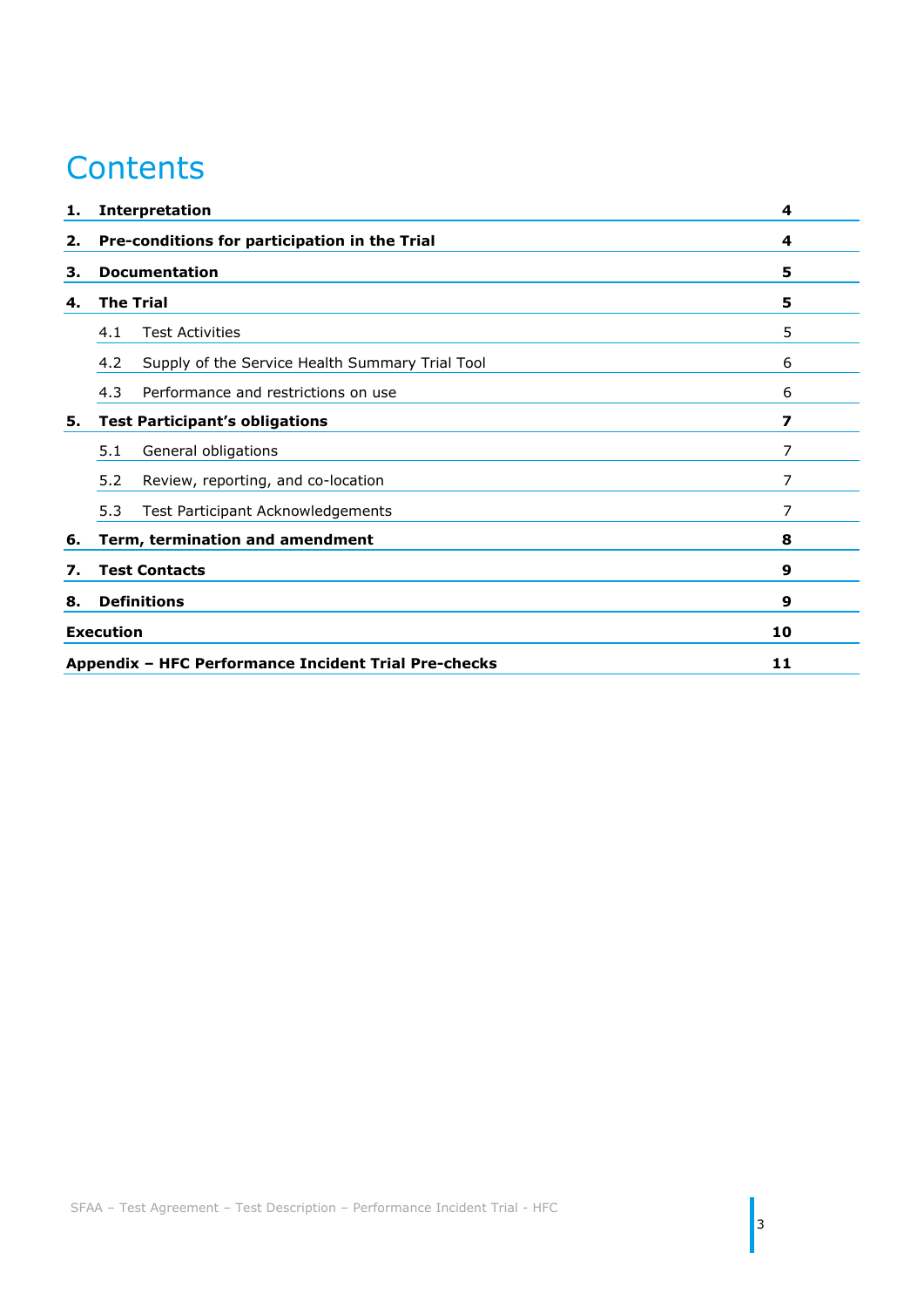## Test Agreement

# Test Description: Performance Incident Trial – HFC

### Parties

- nbn co limited (ABN 86 136 533 741) of Level 13, 100 Mount Street, North Sydney NSW 2060 (**nbn**)
- [Insert full legal name of Test Participant] (ABN [insert ABN]) of [insert registered address of Test Participant] (**Test Participant**)

### **Background**

- A. This Test Description, together with the Standard Test Terms, forms the Test Agreement for the Trial.
- B. The purpose of the Trial is to test the proposed HFC Performance Incident assurance process, including:
	- testing the Service Health Summary Tool for identifying and troubleshooting affected **nbn**™ Ethernet (HFC) Ordered Products in order to determine whether they are eligible for Performance Incident assurance;
	- testing proposed performance thresholds (e.g. stability/dropouts) for what should constitute a Performance Incident relating to **nbn**™ Ethernet (HFC) Ordered Products that would entitle Test Participant to raise a Trouble Ticket; and
	- testing an extended triage and Monitoring Period as part of the HFC Performance Incident assurance process.
- C. The Trial will allow Test Participant to work collaboratively with **nbn** to further develop this new process.

## <span id="page-3-0"></span>1. Interpretation

In this Test Description:

- (a) the singular includes the plural and vice versa;
- (b) any capitalised term used but not defined has the meaning given to that term in the Standard Test Terms; and
- (c) any capitalised term used but not defined in this Test Description or the Standard Test Terms has the meaning given to that term in the WBA.

### <span id="page-3-1"></span>2. Pre-conditions for participation in the Trial

- <span id="page-3-2"></span>(a) To participate in the Trial, the Test Participant must:
	- (i) be a party to the WBA;
	- (ii) have entered into the Standard Test Terms and this Test Description;
	- (iii) have on-boarded to and be willing to use the Service Health Summary Tool for the purposes of the Trial;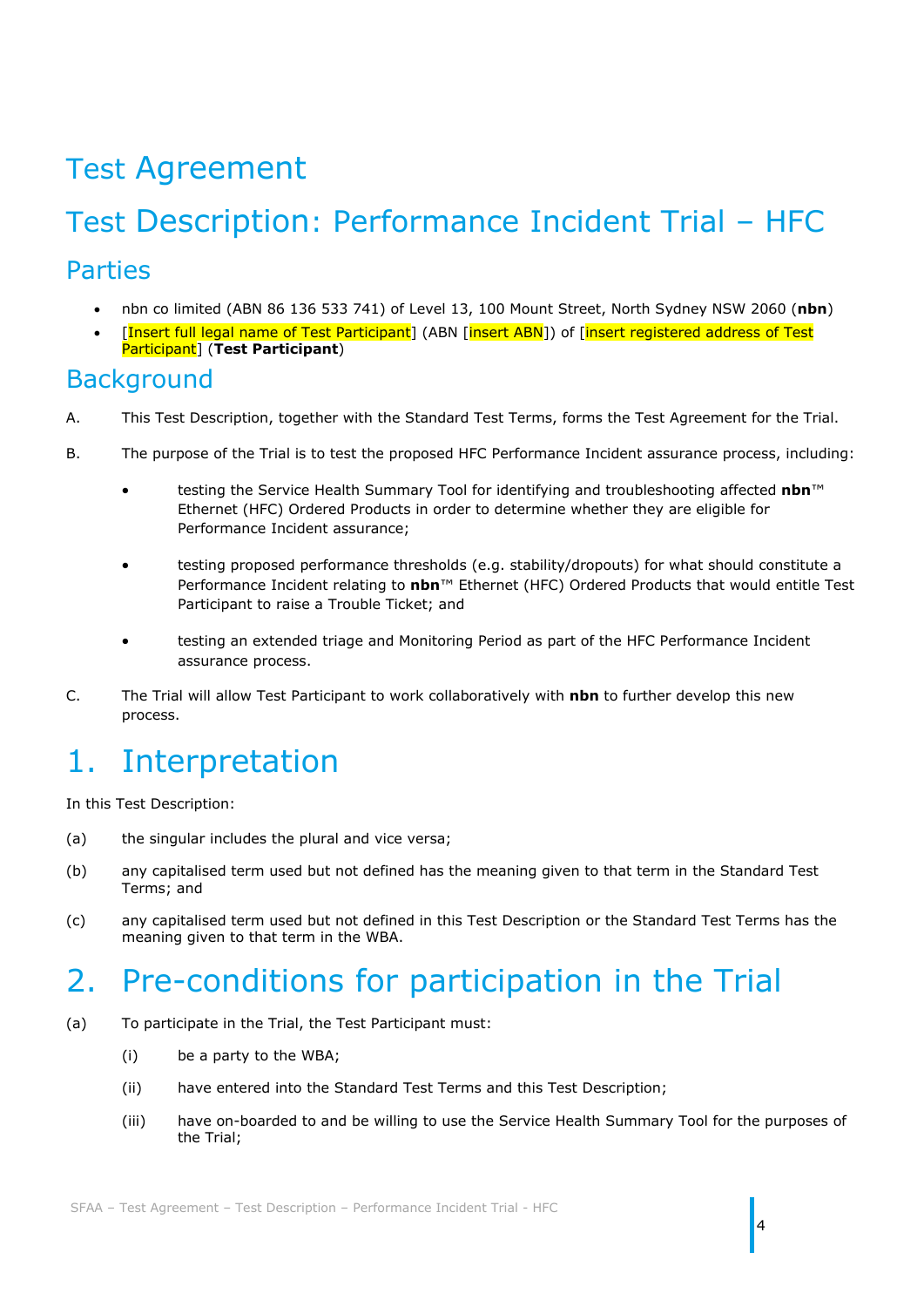- (iv) have completed the relevant on-boarding and certification activities as required by **nbn** for this Trial, including On-boarding processes and activities for **nbn**™ Ethernet (HFC); and
- (v) have responded to an EOI and been selected by **nbn** to participate in the Trial through that EOI.
- (b) If Test Participant ceases to comply with any of the conditions in clause [2\(a\)](#page-3-2) at any time, **nbn** may immediately do any one or more of the following things:
	- (i) exclude Test Participant from part or all of the Trial;
	- (ii) cease carrying out the Test Activities; or
	- (iii) terminate the Test Agreement.

### <span id="page-4-0"></span>3. Documentation

- (a) Prior to the commencement of the Trial, **nbn** will provide the Test Participant with any relevant Supporting Documents (including any applicable Test Plans).
- (b) **nbn** may amend or replace any Supporting Documents by giving 5 Business Days' notice to Test Participant.

### <span id="page-4-1"></span>4. The Trial

#### <span id="page-4-2"></span>4.1 Test Activities

- (a) During the Trial Period, **nbn** and Test Participant must:
	- (i) carry out the Test Activities as described at clause [4.1\(b\);](#page-4-3) and
	- (ii) participate in the Trial,

in accordance with:

- (iii) the Test Agreement; and
- (iv) **nbn**'s reasonable instructions, policies and procedures regarding the Test Activities that are notified by **nbn** to Test Participant from time to time.
- <span id="page-4-3"></span>(b) **Test Activities** means all activities to be performed by each of **nbn** and Test Participant (as applicable) in accordance with the Test Agreement and the Supporting Documents, including, subject to clauses  $4.1(c)$  and  $4.1(d)$ , the following:
	- (i) Test Participant raising Trouble Tickets in respect of Performance Incidents relating to **nbn**™ Ethernet (HFC) Ordered Products after:
		- (A) Test Participant has used the Service Health Summary Tool to investigate that performance related issue;
		- (B) the Service Health Summary Tool has indicated that the performance related issue is a Performance Incident; and
		- (C) Test Participant has performed the HFC Performance Incident Trial Pre-checks as set out in the Appendix (or as notified by **nbn** from time to time); and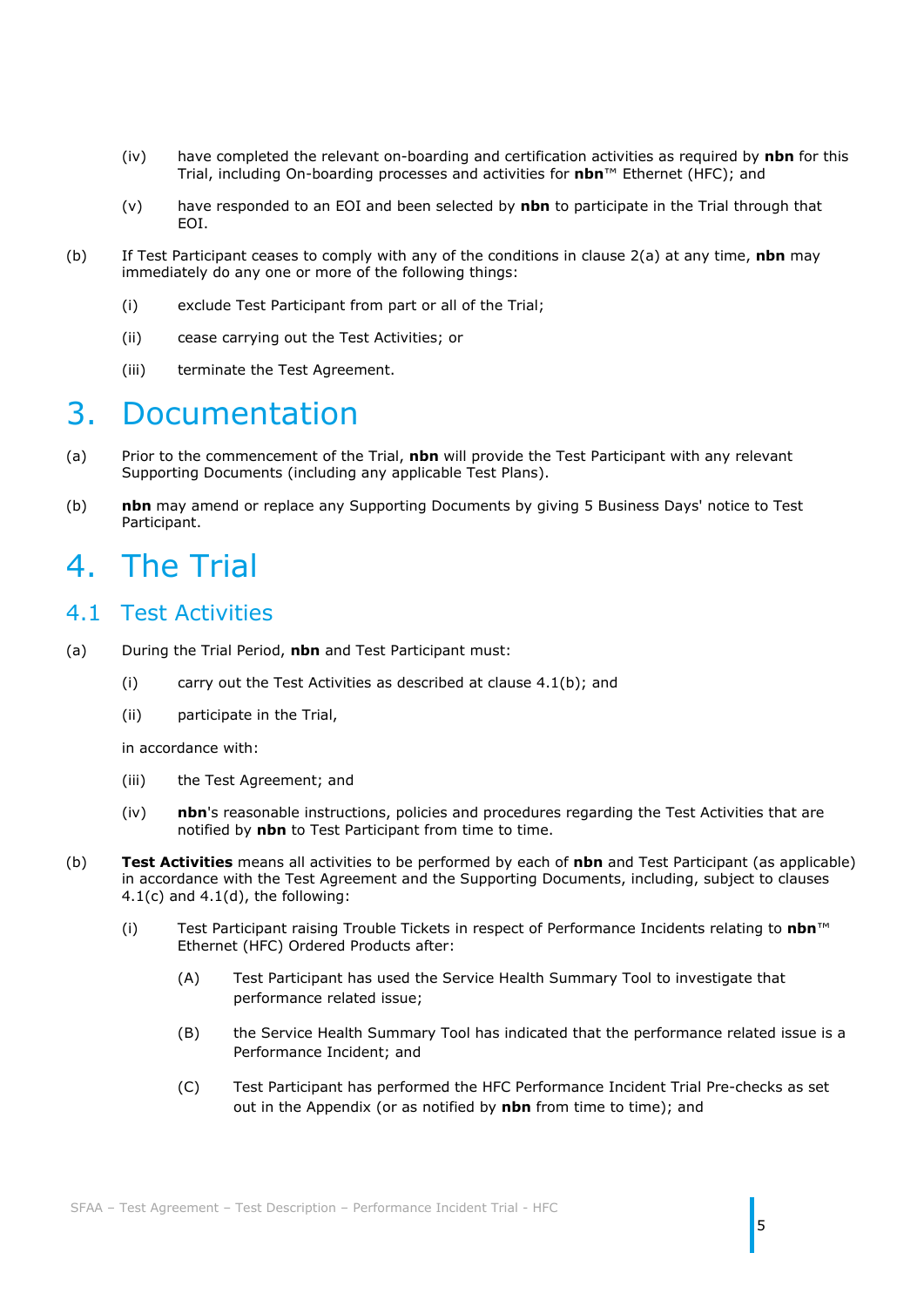- (ii) **nbn**, in its absolute discretion, classifying Trouble Tickets of the type referred to in clause 4(b)(i) as Performance Incident Trouble Tickets and notifying Test Participant accordingly;
- (iii) **nbn** performing complex fault rectification in respect of Performance Incidents (relating to **nbn**™ Ethernet (HFC) Ordered Products) that **nbn** determines, in its absolute discretion, to be eligible for assurance as a Performance Incident during the Trial Period.
- <span id="page-5-2"></span>(c) **nbn** will not process more than 30 Performance Incident Trouble Tickets (relating to **nbn**™ Ethernet (HFC) Ordered Products) raised by Test Participant per week during the Trial Period. **nbn** may update this limit by giving notice to Test Participant.
- <span id="page-5-3"></span>(d) For clarity:
	- (i) nothing in the Test Agreement prevents Test Participant from raising a Trouble Ticket in accordance with the WBA in respect of a performance related issue that Test Participant considers to be a Service Fault; and
	- (ii) **nbn** is not required to rectify a Performance Incident in respect of an **nbn**™ Ethernet (HFC) Ordered Product if a Service Fault Trouble Ticket has already been raised in respect of that Ordered Product and that Service Fault Trouble Ticket has not yet been Closed.
- (e) Subject to the rights and obligations of each party under the Test Agreement, the parties will cooperate with each other and work collaboratively in connection with the performance of the Test Activities so as to enable the Test Activities to be carried out and for **nbn** to use the learnings from this Trial to develop and enhance its systems, products, services and processes.
- (f) The Test Participant's rights to raise Trouble Tickets in respect of Performance Incidents relating to **nbn**™ Ethernet (HFC) during the Trial Period arise notwithstanding anything in the WBA and are governed by the terms of the Test Agreement.

### <span id="page-5-0"></span>4.2 Supply of the Service Health Summary Trial Tool

- (a) **nbn** and Test Participant must each comply with the terms in the WBA applying to the supply and use of the Service Health Summary Tool.
- (b) If Test Participant proposes to access and use the Service Health Summary Tool via B2B Access using APIs, Test Participant must take all necessary steps to ensure that it can interface with that form of B2B Access prior to the commencement of the Trial Period.

#### <span id="page-5-1"></span>4.3 Performance and restrictions on use

The Test Participant acknowledges and agrees that:

- (a) unless otherwise set out in the Test Agreement, no service levels, rebate or compensation of any kind, however described, is available or applicable in connection with the Trial or any of the Test Activities;
- (b) no charges will apply in respect of the Test Activities, though nothing in the Test Agreement limits any liability of Test Participant to **nbn** in respect of any Charges or other amounts payable under the WBA in connection with the supply of Ordered Products; and
- (c) results and output from the Test Activities are not intended to be production quality, and **nbn** gives no warranty in relation to the accuracy or quality of such results or outputs, which must not be relied upon by Test Participant.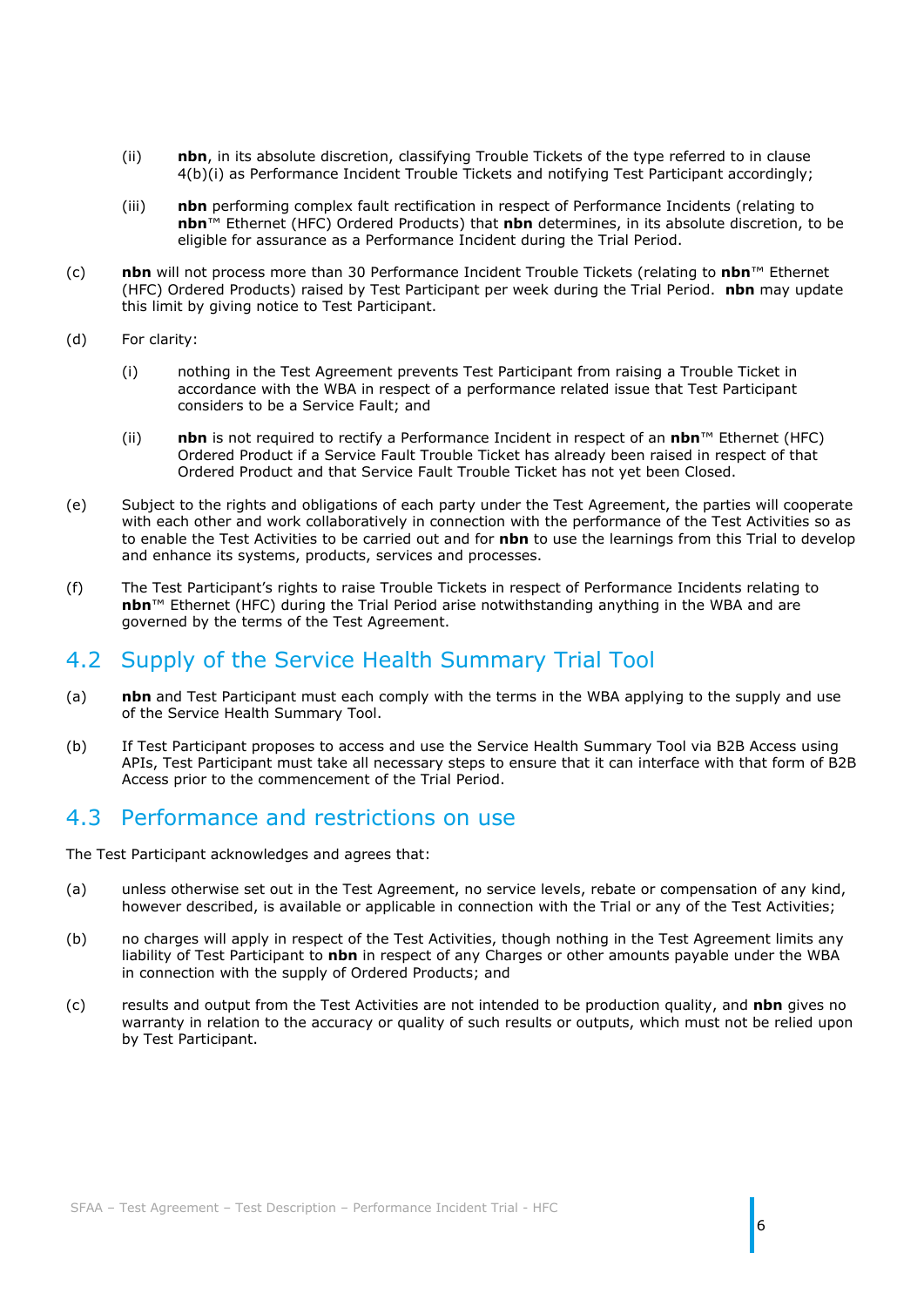### <span id="page-6-0"></span>5. Test Participant's obligations

### <span id="page-6-1"></span>5.1 General obligations

- (a) Test Participant must use reasonable endeavours to prepare for its participation in the Trial.
- (b) Test Participant must comply with any directions or guidance issued by **nbn** in connection with the Trial, including in connection with preparing for the Trial.
- (c) Test Participant must ensure Test Contacts comply with any directions or guidance issued by **nbn** in connection with the Trial, including in connection with preparing for the Trial.

#### <span id="page-6-2"></span>5.2 Review, reporting, and co-location

- (a) Test Participant must, at **nbn**'s request and within a reasonable time:
	- (i) meet with **nbn** to provide feedback on any process, tooling, associated activity, or integration experience regarding the Trial; and
	- (ii) meet with **nbn** to review and evaluate the performance of the Trial.
- <span id="page-6-4"></span>(b) Test Participant must notify **nbn** of any matter which Test Participant considers to be a material error, defect or deficiency in the processes or procedures regarding the Trial, or any matter that may materially impact the Trial, as soon as reasonably practicable after becoming aware of such a matter.
- (c) Test Participant must use its best endeavours to review and rectify any matters identified in clause [5.2\(b\)](#page-6-4) within Test Participant's systems and processes within timeframes reasonably required by **nbn**.
- (d) Test participant must, within a reasonable time, provide feedback in relation to the Trial as requested by **nbn** including in relation to the effectiveness of the Test Activities, issues faced or potential improvements.
- (e) Following a request by **nbn**, Test Participant must allow selected **nbn** Personnel reasonable access during Business Hours to Test Participant's operations centres in Australia, for the purpose of observing Test Activities, having face-to-face engagement with Test Contacts, and identifying potential improvements to the HFC Performance Incident assurance process and other Test Activities.
- (f) If requested by **nbn**, Test Participant must, within a reasonable time, participate in post-trial feedback sessions in connection with the Trial and Test Activities.
- (g) If requested by **nbn**, Test Participant must use all reasonable endeavours to assist **nbn** to directly obtain feedback from Eligible End Users in relation to this Trial.

### <span id="page-6-3"></span>5.3 Test Participant Acknowledgements

- <span id="page-6-5"></span>(a) Test Participant acknowledges and agrees that:
	- (i) all aspects of the Test Activities for the purposes of the Test Agreement (including, but not limited to metrics, parameters and thresholds) may be changed or updated by **nbn** at any time;
	- (ii) **nbn** makes no representation and gives no warranty that **nbn** will proceed to implement any feature of the Test Activities on a full-scale basis or a production basis;
	- (iii) with respect to the information provided to Test Participant in connection with the Trial:
		- (A) that information is Confidential Information;
		- (B) **nbn** does not represent or warrant that the information is complete or error-free;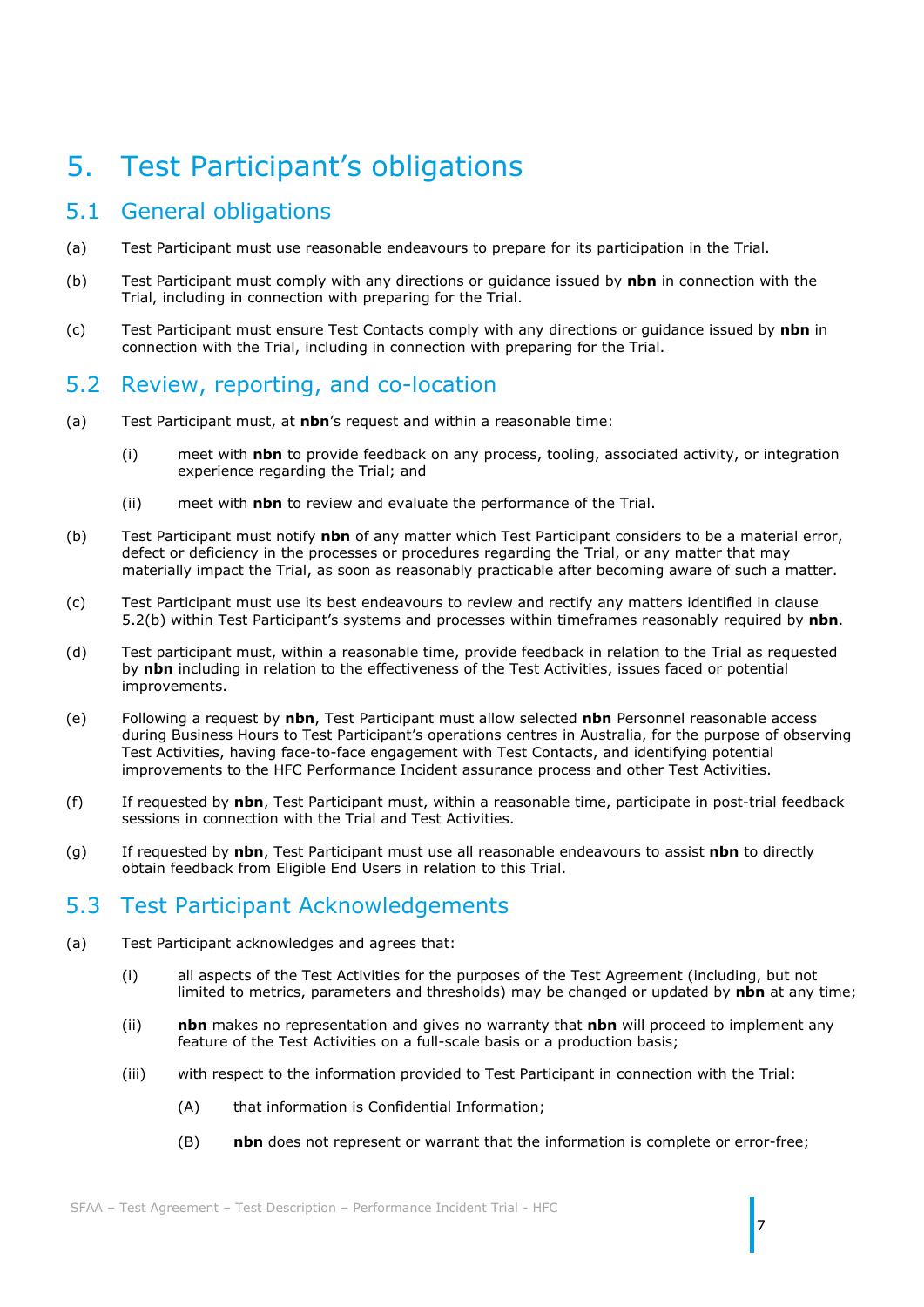- $(C)$  without limiting clause [5.3\(c\)\(ii\),](#page-6-5) where that information relates to the Line Rate, Information Rate, stability or availability of an Ordered Product, the Test Participant must not rely on that information as an accurate measure of the Line Rate, Information Rate, stability or availability of an Ordered Product that might actually be experienced at the UNI used to serve a Premises; and
- (D) the information may change throughout the course of the Trial and may not align with other sources of information; and
- (iv) **nbn** has not made, and no **nbn** Personnel have made, any warranty to Test Participant or its Personnel as to the performance of the HFC Performance Incident assurance process to be conducted as part of the Trial or as to the performance of other Test Activities.
- (b) Test Participant warrants and agrees that:
	- (i) Test Participant has made and has relied on its own investigations, enquiries, knowledge and expertise in respect of the Trial and the Test Agreement and has made its own evaluation of any material provided by **nbn** to Test Participant or its Personnel;
	- (ii) as part of its investigations and enquiries in respect of the Trial and the Test Agreement, Test Participant or its representatives have had access to all documents and information they have requested from **nbn** or its Personnel;
	- (iii) Test Participant is not entering into the Test Agreement in reliance on, and it will not rely on, any statement of opinion, statement of intention or any other warranty, representation or other statement made or purported to have been made by or on behalf of **nbn** or **nbn** Personnel, other than as expressly set out in the Test Agreement.
- (c) Test Participant states and repeats the warranties set out at clause 5(b) immediately before any amendment is made to the Test Agreement.

### <span id="page-7-0"></span>6. Term, termination and amendment

- (a) The Test Agreement will commence on the date this Test Description is executed by both parties and will expire on the Expiry Date unless:
	- (i) terminated earlier in accordance with the Test Agreement; or
	- (ii) extended by **nbn** by giving notice in writing to Test Participant prior to expiry, in which case the Test Agreement will expire on the extended date set out in that notice.
- <span id="page-7-1"></span>(b) The Trial will commence on 6 September 2021 (or such other date as notified by **nbn** to Test Participant) and end on the Expiry Date, unless cancelled earlier or extended by **nbn** (*Trial Period*).
- (c) **nbn** may amend or replace this Test Description by giving 10 Business Days' notice to Test Participant.
- (d) **nbn** may terminate the Test Agreement at any time and but will give Test Participant as much notice as is reasonably practicable in the circumstances.
- (e) Test Participant may terminate the Test Agreement by giving 5 Business Days' written notice to **nbn**.
- (f) If the Test Agreement is terminated, **nbn** will:
	- (i) complete any Test Activities commenced prior to termination; and
	- (ii) not commence conducting any new Test Activities after termination.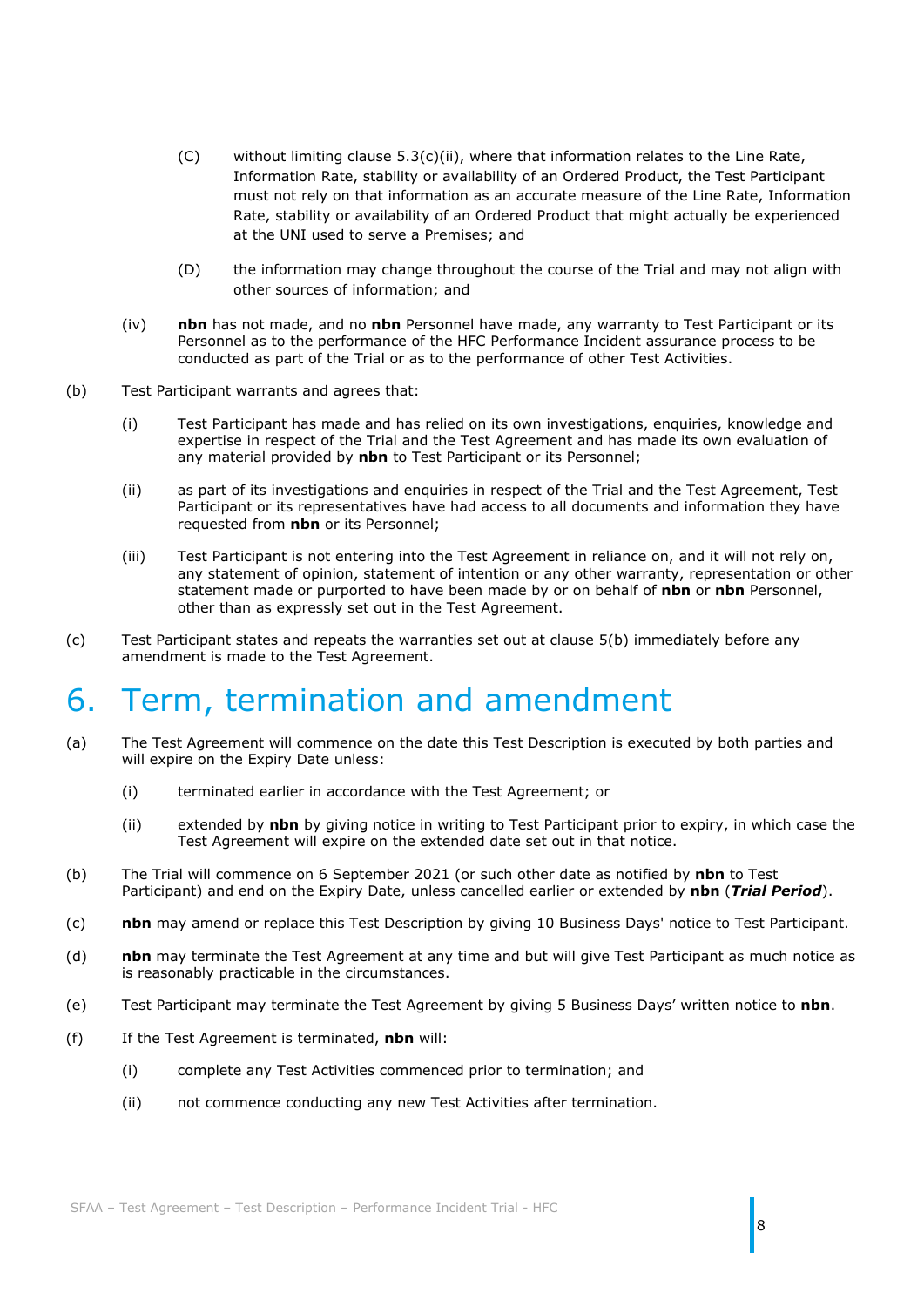## <span id="page-8-0"></span>7. Test Contacts

- (a) Prior to the Trial Period, Test Participant must make relevant Test Contacts available to **nbn** for the purposes of the Trial and provide **nbn** with telephone and email contact details.
- (b) Test Participant must ensure that Test Contacts designate resources to participate in the Test Activities including to participate in co-design activities and provide feedback and strategic input in connection with the Trial and Test Activities.

### <span id="page-8-1"></span>8. Definitions

For the purposes of this Test Description:

**Eligible End User** means the Contracted End User (or that person's authorised representative) in respect of a "Customer Product" or "Downstream Product", as those terms are defined under the WBA.

**EOI** means the expressions of interest process run by **nbn** and more fully described in the document titled, 'Request for Expressions of Interest - Performance Incident Trial – HFC' dated 9 July 2021, and any subsequent expressions of interest processes run by **nbn** relating to the Trial.

**Expiry Date** means 3 November 2021.

**HFC Performance Incident Trial Pre-checks** means the pre-checks and related activities outlined in the Appendix to this document, or as otherwise notified by **nbn** from time to time.

**Supporting Document** means any document notified to Test Participant by **nbn** that details reasonable instructions, policies and procedures regarding the Test Activities, including relevant Test Plans, as updated by **nbn** from time to time.

**Standard Test Terms** means the terms of the most recent agreement entitled 'Test Agreement – Standard Test Terms' entered into between **nbn** and Test Participant before this Test Description is executed by both parties.

**Test Activities** has the meaning given in clause [4.1\(b\).](#page-4-3)

**Test Agreement** means this Test Description together with the Standard Test Terms.

#### **Test Contact** means:

- (a) each person appointed by Test Participant as its single central contact point regarding the Trial; and
- (b) any additional people appointed as contact points by the Test Participant in relation to specific matters regarding the Trial (including operational or technical issues).

9

**Trial Period** has the meaning given in clause [6\(b\).](#page-7-1)

**Trial** means the conducting of Test Activities undertaken in accordance with the Test Agreement and the Supporting Documents and has the meaning given to the term "Test" in the Standard Test Terms.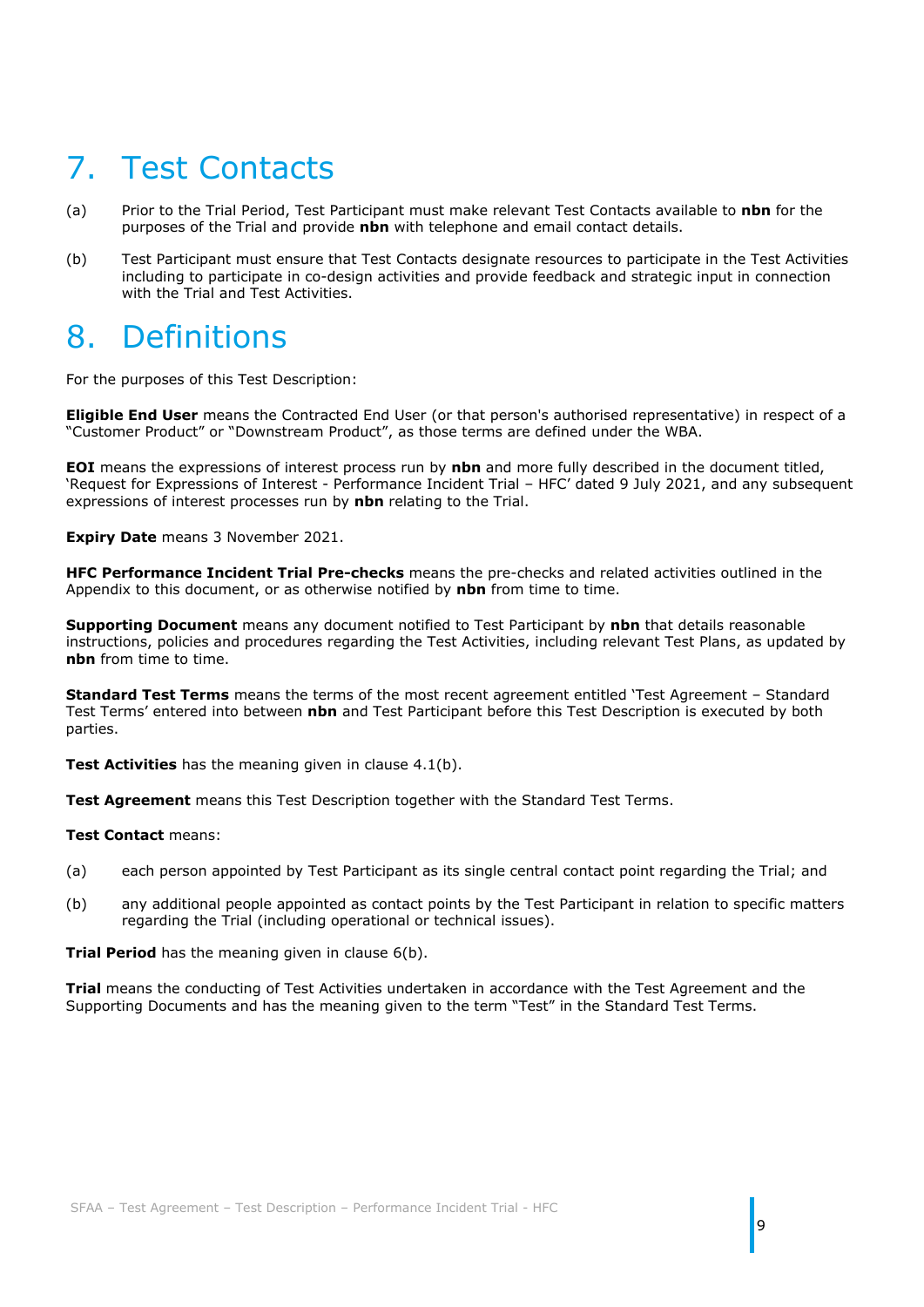# <span id="page-9-0"></span>Execution

#### **Executed as an agreement**

| Signed for nbn co limited by its authorised<br>representatives:                                          |                                        |
|----------------------------------------------------------------------------------------------------------|----------------------------------------|
|                                                                                                          |                                        |
| Signature of authorised representative                                                                   | Signature of authorised representative |
|                                                                                                          |                                        |
| Name of authorised representative                                                                        | Name of authorised representative      |
|                                                                                                          |                                        |
| Date of signature                                                                                        | Date of signature                      |
|                                                                                                          |                                        |
|                                                                                                          |                                        |
|                                                                                                          |                                        |
| Signed for [insert full legal name of Test<br><b>Participant</b> ] by its authorised<br>representatives: |                                        |
|                                                                                                          |                                        |
| Signature of authorised representative                                                                   | Signature of authorised representative |
|                                                                                                          |                                        |
| Name of authorised representative                                                                        | Name of authorised representative      |
|                                                                                                          |                                        |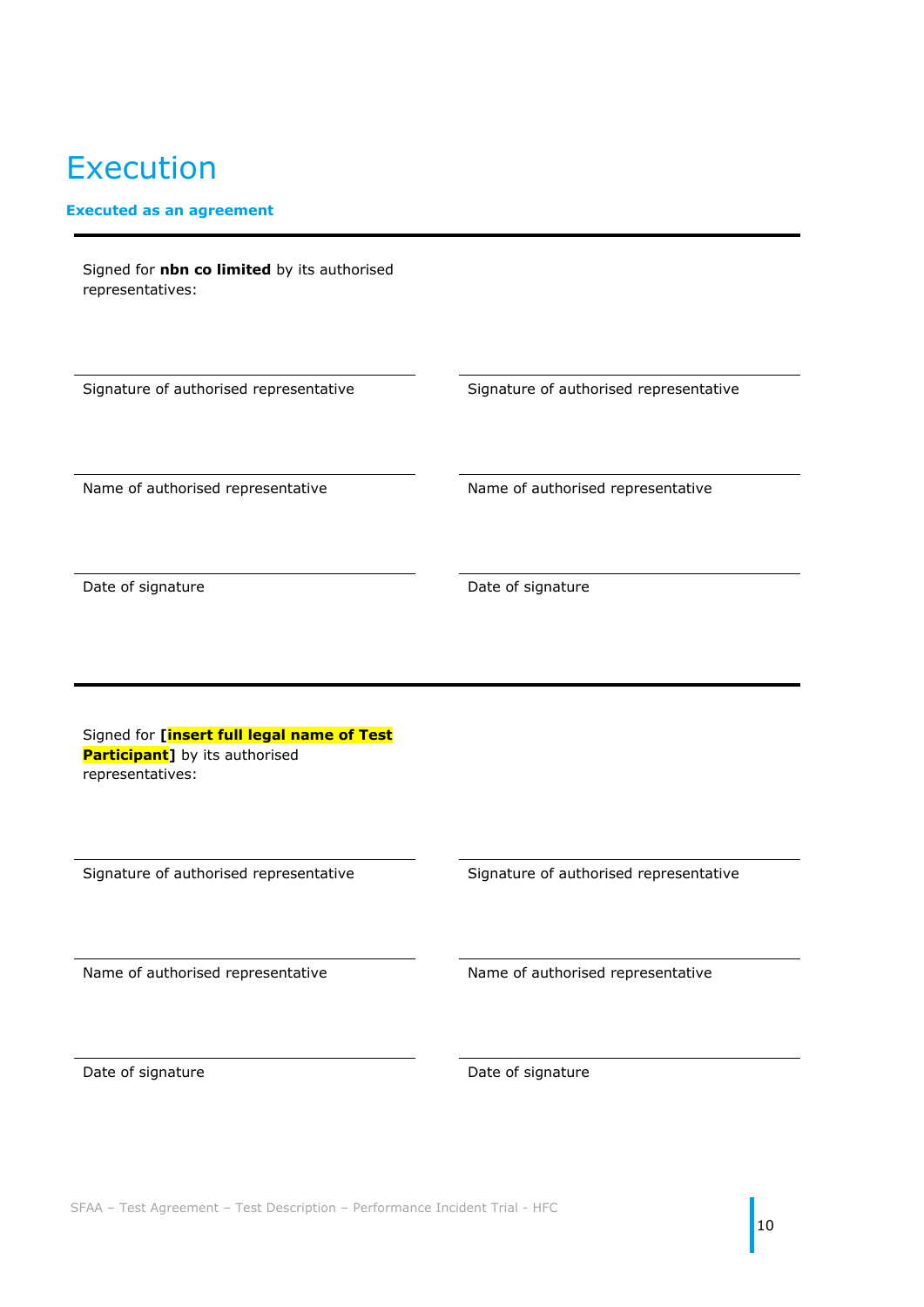## <span id="page-10-0"></span>Appendix – HFC Performance Incident Trial Prechecks

- 1. Test Participant must perform the following **pre-checks** before raising a Trouble Ticket in respect of a Performance Incident relating to a **nbn**™ Ethernet (HFC) Ordered Product:
	- a. Check End User's service is active in RSP's internal systems and that there are no financial restrictions on the account.
	- b. Confirm the service address with the End User and check it matches the LOC ID details.
	- c. Check for scheduled maintenance being performed on RSP's network and on the **nbn**™ Network (CRQ) that could be impacting the service.
	- d. Check for unplanned network outages on RSP's network and the **nbn**™ Network (Network Fault) that could be impacting the service.
	- e. Check there are no existing open faults or incidents.
	- f. Check there are no open or pending orders.
- 2. For stability related issues, Test Participant must perform the following additional **drops pre-checks** before raising a Trouble Ticket in respect of a Performance Incident relating to a **nbn**™ Ethernet (HFC) Ordered Product:
	- a. Confirm that the NTD and customer premises equipment modem are plugged directly into a power outlet and powered, i.e. no power boards, adapters or extension cords in use.
	- b. Confirm that the HFC Fly Lead is firmly connected to coaxial ports located on both the HFC Wall Outlet and NTD.
	- c. Confirm that the ethernet cable is in good condition and plugged firmly to the customer modem and the correct port at the back of the NTD – yellow panel labelled 'UNI-D1'.
	- d. If Test Participant observes that dropouts are occurring in a pattern i.e. at certain times of the day – ask the End User to observe when the dropouts take place and confirm if they have any equipment inside their Premises that could be causing these dropouts.
	- e. Eliminate issues with the End User's WIFI as the root cause by asking End User to disconnect their modem or router from the UNI-D port on the NTD. Ask the End User to connect a laptop or computer directly to the NTD.
	- f. Eliminate session dropouts as the root cause.
- 3. We also ask for the following information to be included in the Trouble Tickets raised in respect of Performance Incidents relating to **nbn**™ Ethernet (HFC) Ordered Products:
	- a. Service Health Summary Enquiry ID
	- b. End User description of fault
	- c. Within 14 days of activation: Yes / No
	- d. How often is service dropping out?